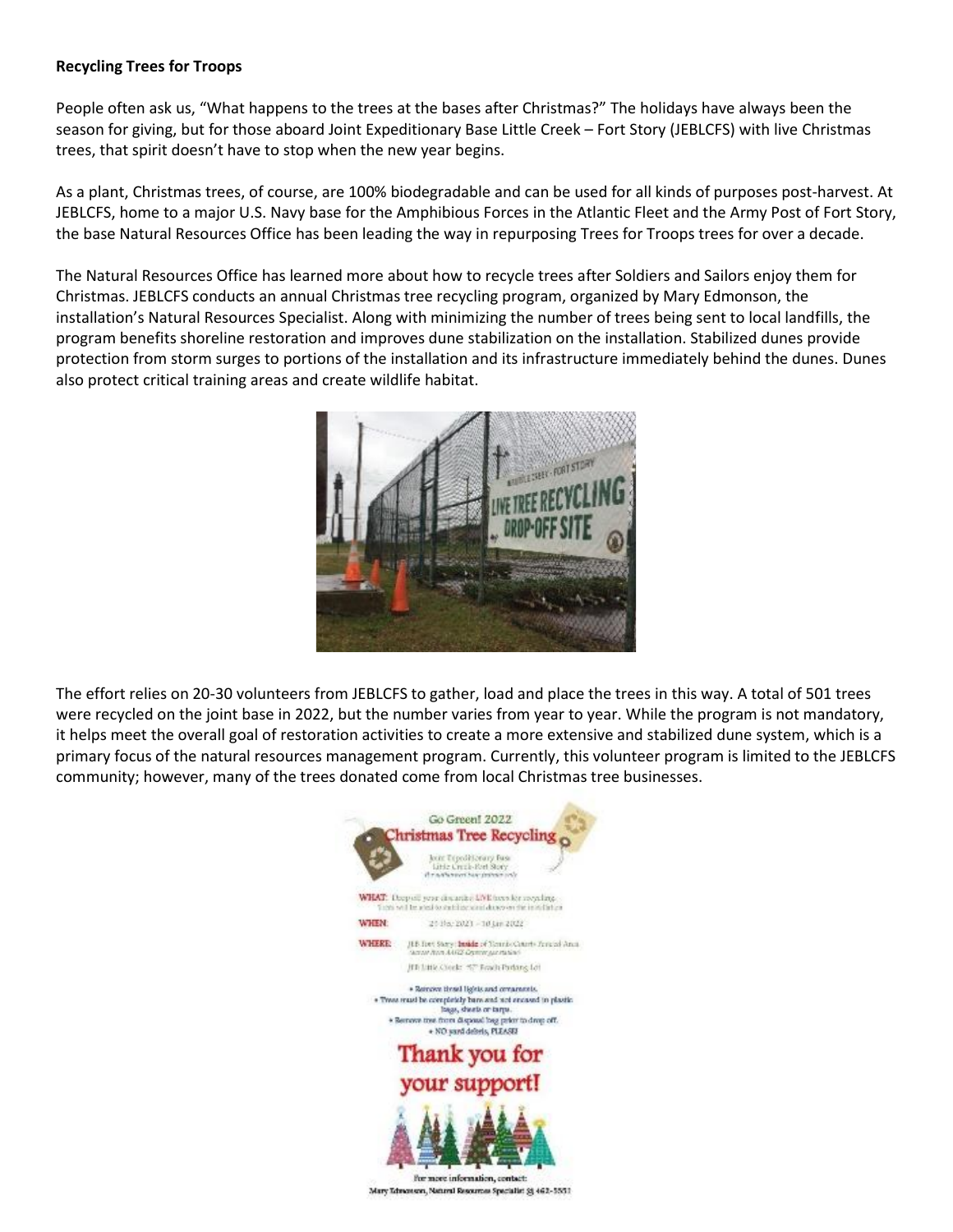Efforts to protect and stabilize the beaches and primary dune system have produced visible improvements over the years with evidence of dune restoration in certain areas. "This is periodically measured and assessed through dune assessments and surveys," said Edmonson. "Along the shoreline, trees are placed behind sand fencing where their needles collect sand and rebuild the dune system."



In addition to the dune stabilization, trees are placed in Lake Bradford every three years to help improve habitat quality. This process involves submerging discarded live Christmas trees to create and improve fisheries habitat and create harborage for a variety of plant life near the shoreline. When woody plant tissue decomposes in water it releases nutrients that spur a bloom of new aquatic vegetation known as phytoplankton, along with filamentous algae (moss) and rooted plants. This vegetation forms the bottom of the food chain.



The Trees for Troops recycling effort has expanded over the years.

"The project launched when Ft. Story was an Army Base," said Karen Williams, Ft. Story MWR office Trees for Troops program coordinator. "Placement was done only on Ft. Story shoreline. When Little Creek and Ft. Story joint based, the placement of trees also included Little Creek Shoreline and lakes."